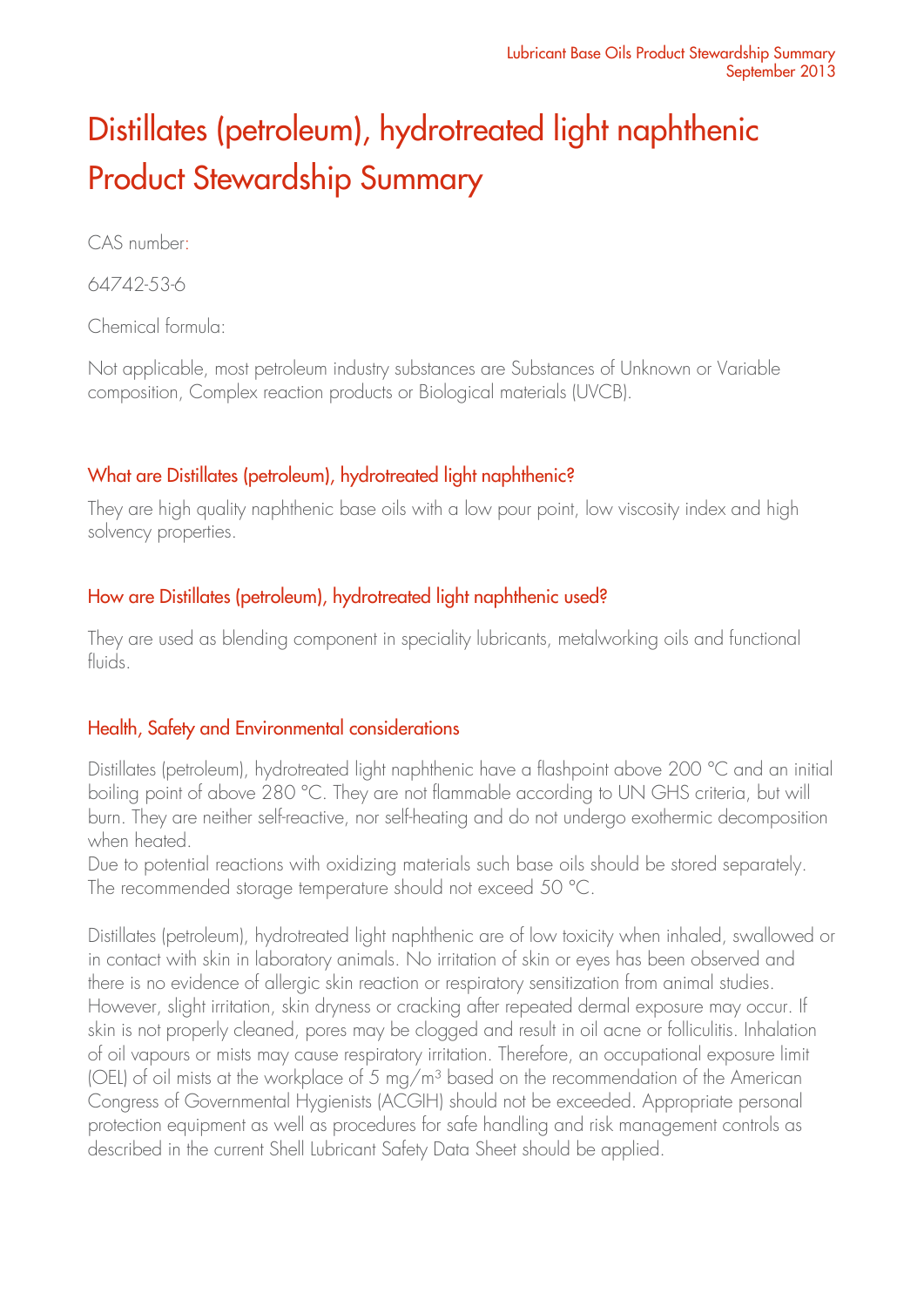This material has a low kinematic viscosity of about 9 mm<sup>2</sup>/s (at 40 °C) is therefore considered an aspiration hazard. Aspiration into the lungs when swallowed or vomited may cause chemical pneumonitis, which can be fatal.

It can be concluded from extensive studies on the mutagenic potential of hydrotreated light naphthenic base oils that they are not considered to be germ cell mutagens. They are also not expected to be carcinogenic following the investigation of long-term dermal exposure of laboratory animals. There is no evidence of developmental and reproductive toxicity in this type of lubricant base oils.

Based on the above this material is classified for aspiration toxicity, category 1 (H 304) according to UN GHS criteria<sup>1)</sup>.

The product is poorly soluble in water and will float on water. Therefore, tests on short- and longterm aquatic toxicity with fish, invertebrates and algae were carried out on water accommodated fractions and led to the conclusion that these base oils are practically non-toxic.

Distillates (petroleum), hydrotreated light naphthenic are UVCB substances (see explanation under "Chemical formula"). Based on the available compositional information, measured and predicted data it can be concluded that the major constituents are readily or inherently biodegradable and have a low bio-accumulation potential. However, the presence of minor constituents with a certain environmental persistence or a bio-accumulation potential cannot be excluded.

Following UN GHS criteria, distillates (petroleum), hydrotreated light naphthenic are not classified for environmental hazards.

This material is liquid under normal conditions and if enters soil it will quickly adsorb to soil particles, be of low mobility and not contaminate ground water.

The health, safety and environmental considerations above are not applicable for used oil, as this may contain more hazardous substances present as a consequence of different applications of this base oil, for which specific additives or other substances may have been introduced.

# Storing and transporting Distillates (petroleum), hydrotreated light naphthenic

Naphthenic base oils are mainly transported by road or rail.

The temperature during storage and transportation should not exceed 50°C..

Precautionary measures against static discharges must be undertaken during loading and unloading and all operators must wear personal protective equipment.

Storage tanks should be made of mild steel.